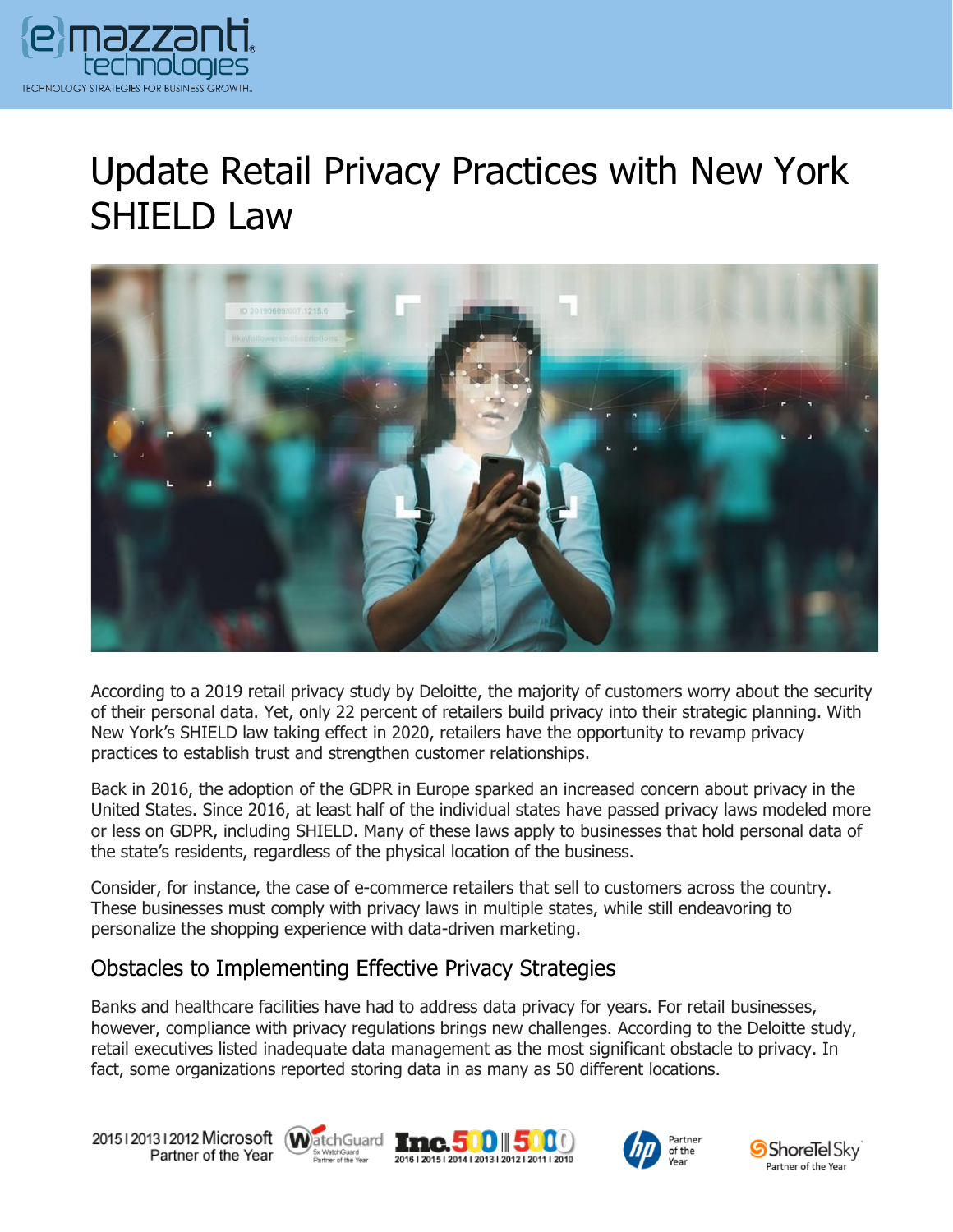With personal information stored in many different locations, organizations often lack the technology, the funding and the expertise to develop effective information governance and security. At the same time, with multiple privacy statutes in play, it can prove confusing to sort through the many regulations.

Forward-thinking retailers have discovered that the most effective strategies involve making privacy a key part of corporate culture. When customers know how businesses use their information, they exhibit more brand loyalty. They also express increased willingness to share details when they trust the business to keep the information secure.



## Steps to Achieve Compliance with New York's SHIELD Law

As they begin building a trust-focused privacy strategy, businesses find value in using a comprehensive piece of legislation like SHIELD as a starting point. With a SHIELD compliance program in place, they can then adapt and expand as necessary to address privacy laws from other states.

Consider these steps to implementing a solid privacy strategy:

- 1. **Gather stakeholders** Building a culture of privacy requires input from every facet of the business, from IT and Human Resources to Sales and Marketing. Establish a cross-functional team to address data compliance. Be sure to secure executive sponsorship.
- 2. **Find and analyze existing data** Look for personal data wherever it resides in the company. Keep in mind that SHIELD broadens the definition of private information. You will need to review business processes, third party processing of personal data, marketing efforts and so forth.

20151201312012 Microsoft WatchGuard Tnc. 500 500 Partner of the Year